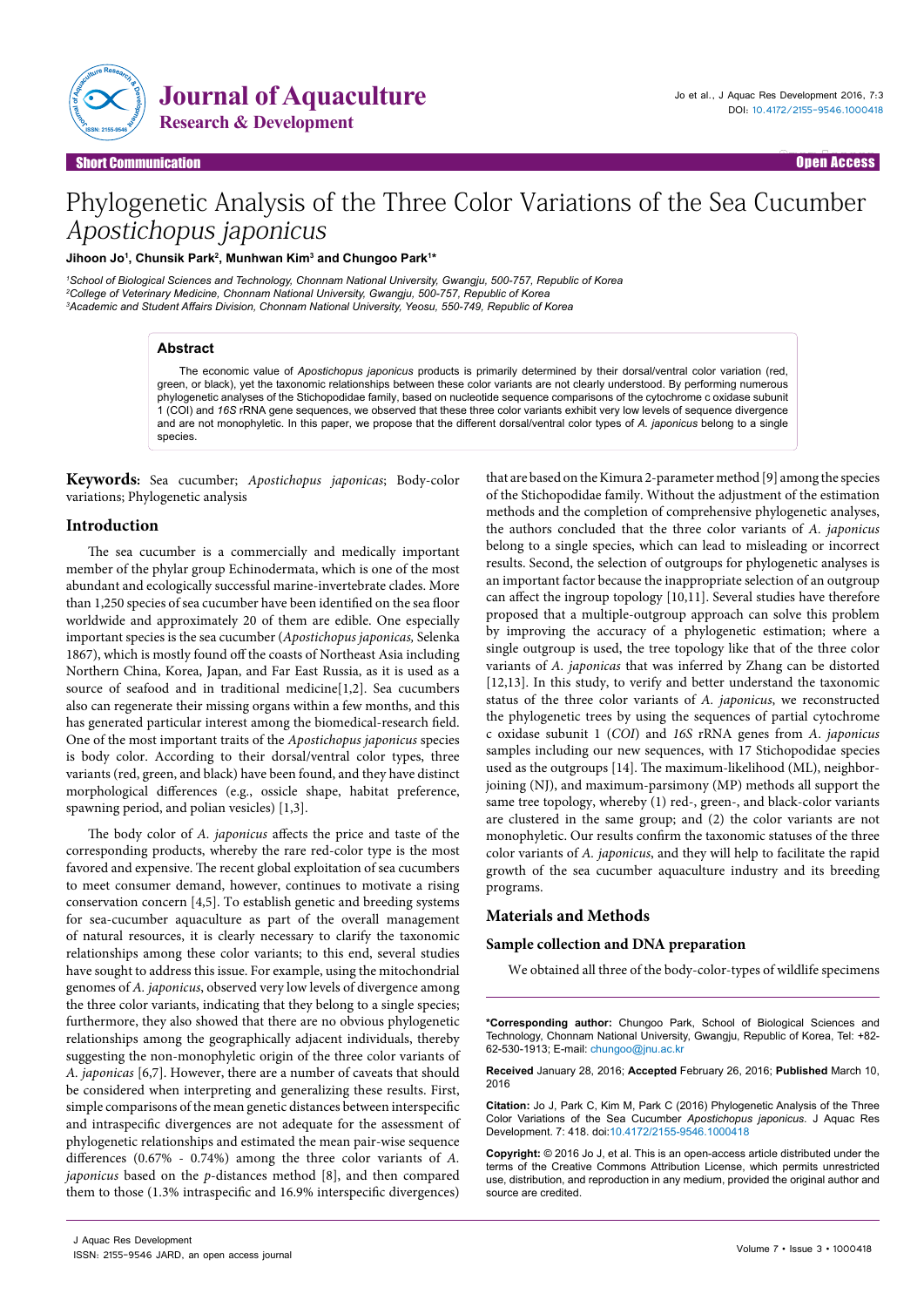**Citation:** Jo J, Park C, Kim M, Park C (2016) Phylogenetic Analysis of the Three Color Variations of the Sea Cucumber *Apostichopus japonicus*. J Aquac Res Development. 7: 418. doi:10.4172/2155-9546.1000418

of the sea cucumber *A. japonicus* from the same geographic region near the coast of Geomun-do in South Korea (34°1′35″[N, 127°18](https://tools.wmflabs.org/geohack/geohack.php?pagename=Port_Hamilton¶ms=34_1_35_N_127_18_45_E_type:isle)′45″E). The total genomic DNA samples of the three color variants were extracted from the body wall. Approximately 5 g of the body wall tissue was dissected and digested for 1 h at 65°C in 10 ml of CTAB (cetyl trimethylammonium bromide) lysis buffer (2% CTAB, 1.4 M NaCl, 20 mM EDTA, 100 mM Tris–HCl, and pH 8.0) and 50 μl of RNase A (20 mg/ml). The solution was extracted twice with phenol/chloroform. The DNA was precipitated with isopropanol and ammonium acetate and finally dissolved in TE buffer (10 mM Tris-HCl, 1mM EDTA, pH 8.0).

## **PCR and sequencing**

To amplify two short fragments of the partial *COI* and *16S* rRNA from the mitochondrial genome, we used the following two pairs of universal primers: COIeF (5'- ATA ATG ATA GGA GGR TTT GG -3') and COIeR (5'- GCT CGT GTR TCT ACR TCC AT -3') [14], and 16 Sar (5'- CGC CTG TTT ATC AAA AAC AT -3') and 16Sbr (5'- CTC CGG TTT GAA CTC AGA TCA -3') [15]. The PCR reactions were performed with a SimpliAmp™ thermal cycler (Life Technologies). The first step was preceded by an initial denaturation for 5 min at 94°C, and the following 40 cycles consisted of a 30 sec denaturation at 94°C, annealing for 30 sec at 50°C (53°C for the *16S* rRNA), and a 1 min extension at 72°C. The last cycle was followed by a final extension for 10 min at 72°C. The reaction volume amounted to 50 μl reactions containing 25 μl of 2 × AmpmasterTM HS-Taq (GeneAll), 18.5 μl of sterile deionized water, 2 μl of each primer (10 pmol), and 50 ng of genomic DNA. All of the PCR products were purified using the QIAquick PCR purification kit (QIAGEN), and they were sequenced using the ABI BigDye Terminator v3.1 Cycle Sequencing Kits on an ABI 3730xl DNA Analyzer (Applied Biosystems). All of the newly acquired sequences were deposited into the GenBank (KT625443, KT625444, and KT625445 for COI; KT724356, KT724357, and KT724358 for *16S* rRNA).

## **Phylogenetic analysis**

The COI and *16S* rRNA gene sequences from the 17 *Stichopodidae* species (*Apostichopus japonicus, Astichopus multifidus, Australostichopus mollis, Isostichopus badionotus, Isostichopus fuscus, Parastichopus californicus, Parastichopus parvimensis, Stichopus chloronotus, Stichopus herrmanni, Stichopus horrens, Stichopus monotuberculatus, Stichopus naso, Stichopus ocellatus, Stichopus vastus, Thelenota ananas, Thelenota anax,* and *Thelenota rubralineata*) were retrieved from the GenBank, with the accession numbers AB525437, AB525760, AB525761, AY852281, EU294194, FJ594963, FJ594967, FJ594968, FJ906623, FJ986223, GU557147, GU557148, EU848293, EU822453, EU856598, EU856599, EU856667, EU848276, JN207495, AF486424, AF486425, AY153494, DQ777096, U32198, U32199, EU848298, EU856618, EU856619, EU856614, EU856693, EU856544, EU848278 to 281, EU856545, EU856634, EU856554, EU848282, JQ657263, EU856557, EU856559, EU856543, EU856586, EU848279, EU848280, FJ001809, EU856607, EU220814, EU856608, EU856680, EU848275, EU856622, EU856709, EU848258, EU848259, EU848261, AY700771, EU848257, EU848243, EU848292, EU848260, and EU822452. The gene sequences were aligned using ClustalW [16] with default parameters. The phylogenetic trees were constructed using the NJ, MP, and ML methods with the Kimura-2-parameter [9] correction and 1,000 bootstrap replications. MEGA version 6 [17] was used for these evolutionary analyses



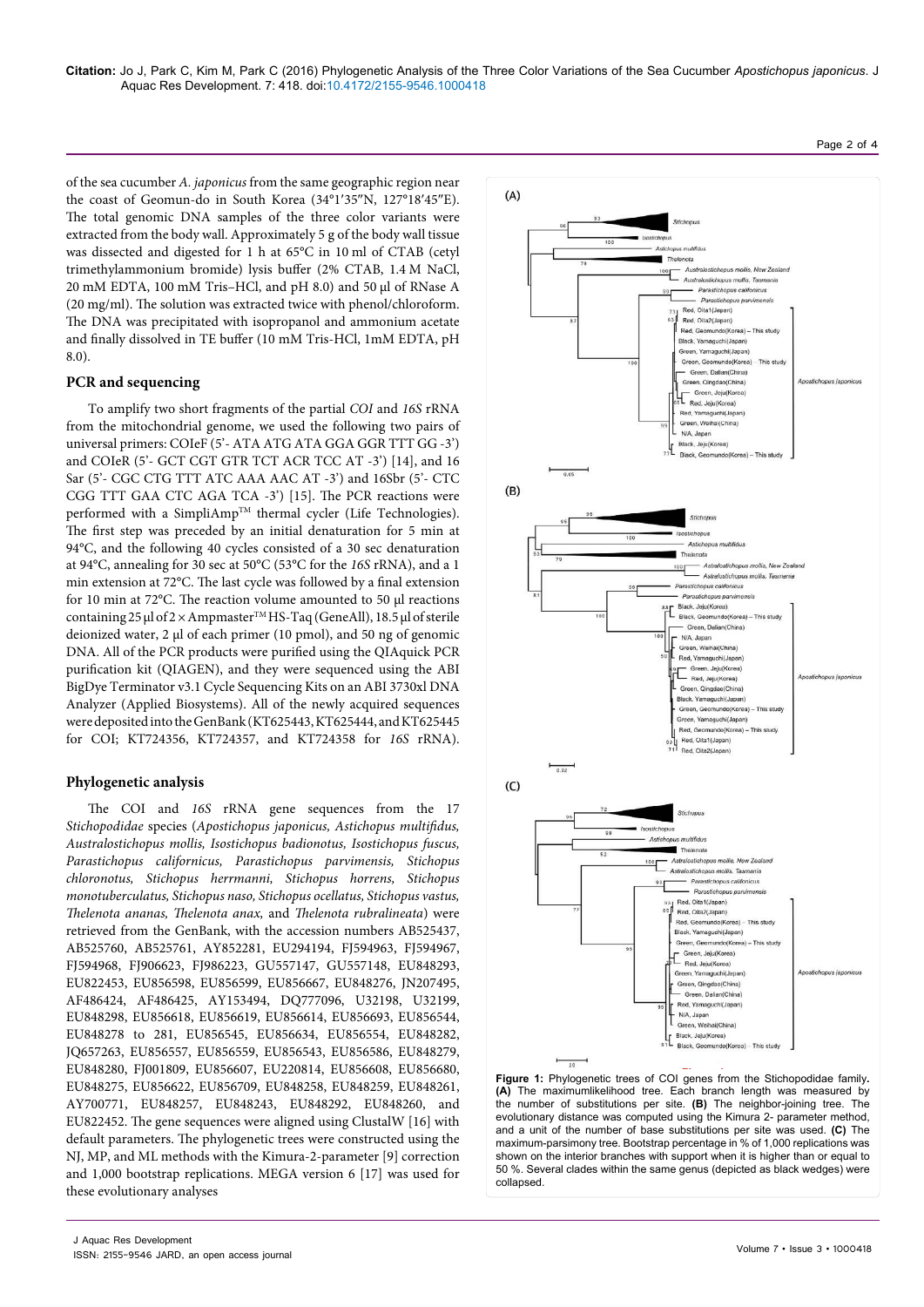**Citation:** Jo J, Park C, Kim M, Park C (2016) Phylogenetic Analysis of the Three Color Variations of the Sea Cucumber *Apostichopus japonicus*. J Aquac Res Development. 7: 418. doi:10.4172/2155-9546.1000418

Page 3 of 4



**Figure 2:** Phylogenetic trees of 16S rRNA gene from the Stichopodidae family. **(A)** The maximum-likelihood tree. Each branch length was measured by the number of substitutions per site. **(B)** The neighbor-joining tree. The evolutionary distance was computed using the Kimura 2-parameter method, and a unit of the number of base substitutions per site was used. **(C)** The maximum-parsimony tree. Bootstrap percentage in % of 1,000 replications was shown on the interior branches with support when it is higher than or equal to 50 %. Several clades within the same genus (depicted as black wedges) were collapsed.

# **Results and Discussion**

Because the COI barcode sequences have proved to be useful in the process of identifying and discovering species in Echinodermata [18], the available genetic information and newly generated COI sequences were analyzed to reconstruct the phylogenetic trees. Using the ML, NJ, and MP methods, we reconstructed the phylogenetic trees of the *COI* genes. All of the methods group the three color variants of *A. japonicus* into a single cluster (Figure 1), and the robustness of this cluster is strongly supported by the bootstrap values of  $\geq$  99% (Figure 1); Furthermore, the three color variants of *A. japonicus* have a very short branch length compared with other Stichopodidae groups. We also confirmed that *Parastichopus* is the closest genus (with bootstrap values of ≥ 99%) to the *Apostichopus* species (Figure 1), which is consistent with a previous study [7]. The same pattern was observed when we examined the phylogenetic trees of the *16S* rRNA genes that contain species-specific signature sequences that are useful for identifying species (Figure 2) [19,20]. These results confirm and demonstrate convincingly that the three different dorsal/ventral color types of *A. japonicus* belong to a single species.

More than five decades ago, Choe and Oshima posited that the redcolor *A. japonicus* is morphologically, physiologically, and ecologically different from the green-color variant [1]. Our phylogenetic trees show that the *A. japonicus* population is divided into two clades with strong support (bootstrap values  $> 75\%$ ) (Figure 1), as follows: one clade contains two (out of three) black individuals, while the other contains mixed individuals (one black, five red, and six green). Although three out of the five red individuals are clustered together with the bootstrap values of > 60%, the remaining two red individuals are nested separately within the other distinct clades. The same pattern was observed for the green individuals (Figure 1); however, this evidence disappeared when the *16S* rRNA genes were used to construct the trees (Figure 2) because the *16S* rRNA sequences are too conserved to explore the intraspecies diversity of *A. japonicus*. Next, we investigated whether the hydrographic process and geographic distance shape the genetic variability and population structure of the sea cucumber *A. japonicus*. We collected a total of 15 *A. japonicus* sample data from the following three countries: Korea, China, and Japan. Two evenly distributed samples were taken from each of the color variants of Korea. Only three green color individuals were gathered from China. From Japan, the numbers of samples for the red, green, and black variants are one, three, and one, respectively. We observed that the geographically segregated individuals were not clustered together (Figure 1), indicating that geographic distance is not coupled with genetic differentiation. Taken together, our results suggest that the color variants of the *A. japonicus* populations are not monophyletic.

In conclusion, to explore and assign a taxonomic status to the three color variants of *A. japonicus*, we generated the phylogenetic trees of the family Stichopodidae based on *COI* and *16S* rRNA sequences using multiple phylogenetic analysis approaches. After considering the caveats and limitations that are associated with the use of the incorrect phylogenetic analysis and the selection of inappropriate outgroups, our results strongly support the single-species hypothesis for the three color variants of *A*. *japonicus*, and also confirm their non-monophyletic origin. As a result, the conclusions presented in this study will help to establish the rapidly growing sea cucumber aquaculture industry and the corresponding breeding programs.

#### **Reference**

1. [Choe S, Oshima Y \(1961\) On the morphological and ecological differences](https://www.jstage.jst.go.jp/article/suisan1932/27/2/27_2_97/_article)  [between two commercial forms, "Green" and "Red", of the Japanese common](https://www.jstage.jst.go.jp/article/suisan1932/27/2/27_2_97/_article)